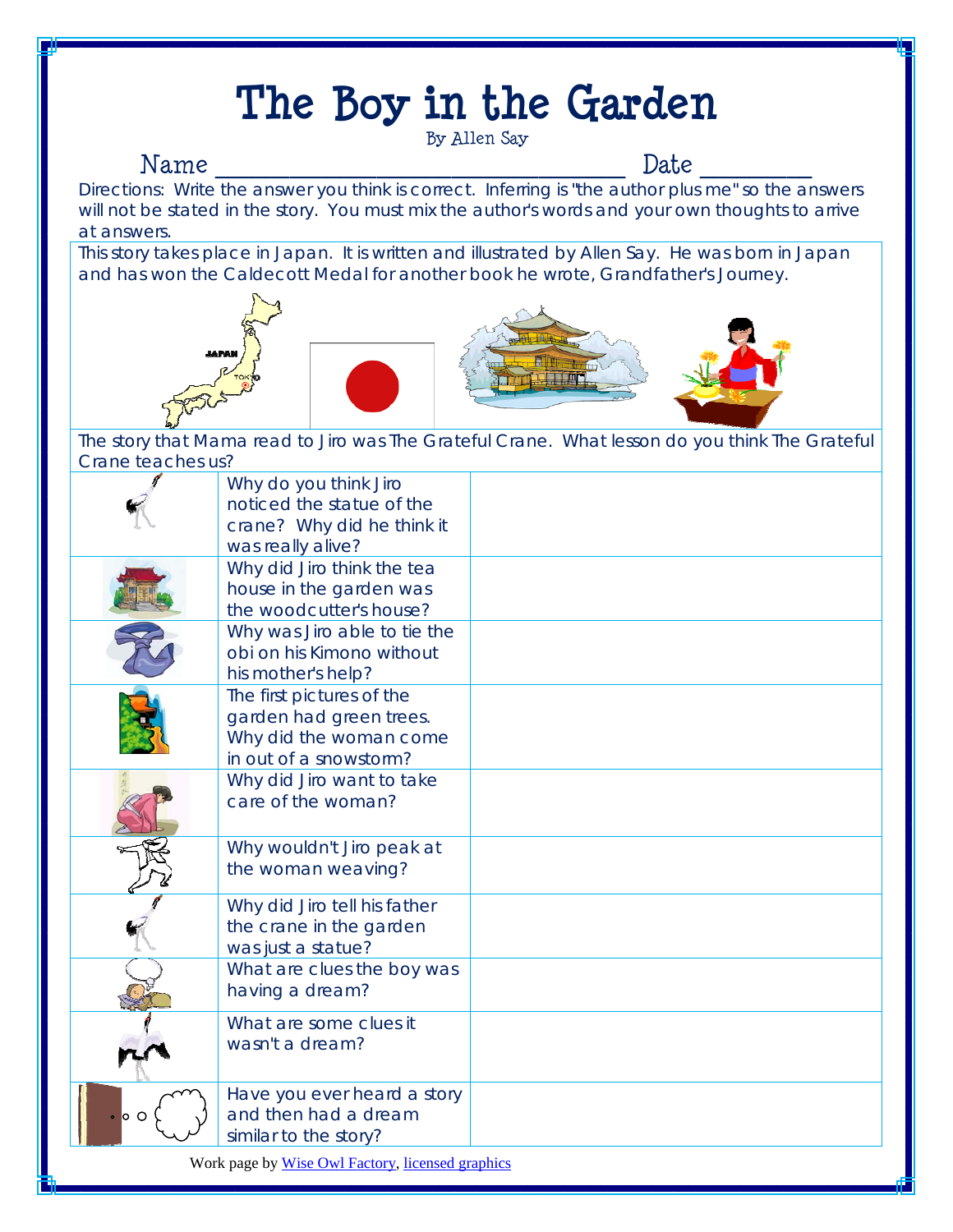### **The Boy in the Garden KEY**  By Allen Say Name \_\_\_\_\_\_\_\_\_\_\_\_\_\_\_\_\_\_\_\_\_\_\_\_\_\_\_\_\_\_\_\_\_ Date \_\_\_\_\_\_\_\_\_ Directions: Write the answer you think is correct. Inferring is "the author plus me" so the answers will not be stated in the story. You must mix the author's words and your own thoughts to arrive at answers. This story takes place in Japan. It is written and illustrated by Allen Say. He was born in Japan and has won the Caldecott Medal for another book he wrote, *Grandfather's Journey*.  $\overline{a}$ The story that Mama read to Jiro was *The Grateful Crane*. What lesson do you think *The Grateful Crane* teaches us? If someone helps us, we should be grateful and not be greedy. Why do you think Jiro noticed the statue of the crane? Why did he think it was really alive? He was thinking about the crane in the story and wished it was alive. He was probably wondering if cranes were magic. Why did Jiro think the teahouse in the garden was the woodcutter's house? It was similar to the house in the story and he thought maybe the woodcutter lived there. Why was Jiro able to tie the obi on his Kimono without his mother's help? In our dreams we can do many things we cannot do in real life. The first pictures of the garden had green trees. Why did the woman come in out of a snowstorm? The myth had a snowstorm and Jiro wanted the story to happen again; it was like he was expecting the woman and the snow. Why did Jiro want to take care of the woman? The story doesn't say but children may think he maybe has no living mother, or that he wanted the woman to stay as a mother figure. Why wouldn't Jiro peak at the woman weaving? In the story the woman left when the husband peaked and Jiro wanted her to stay. Why did Jiro tell his father the crane in the garden was just a statue? Father had laughed at Jiro for thinking the statue was alive, so maybe he didn't want father to laugh at him again. Also, maybe he wanted to keep his memory of the crane a secret to himself. What are clues the boy was having a dream? Snow was not in the beginning of the story; he could tie the obi, he thought he would go to work like a man, the crane was alive for him, he looked for firewood in the snow to sell, maybe children will say there was no loom in the teahouse. What are some clues it wasn't a dream? There were many details that were so clear. If it happened in a story, maybe it could happen again. Jiro was alone so Father could not be sure of what happened in the tea house. The woman told Jiro he had a big imagination and did not admit to being a crane. J Have you ever heard a story and then had a dream similar to the story? answers will vary Work page by Wise Owl Factory, licensed graphics